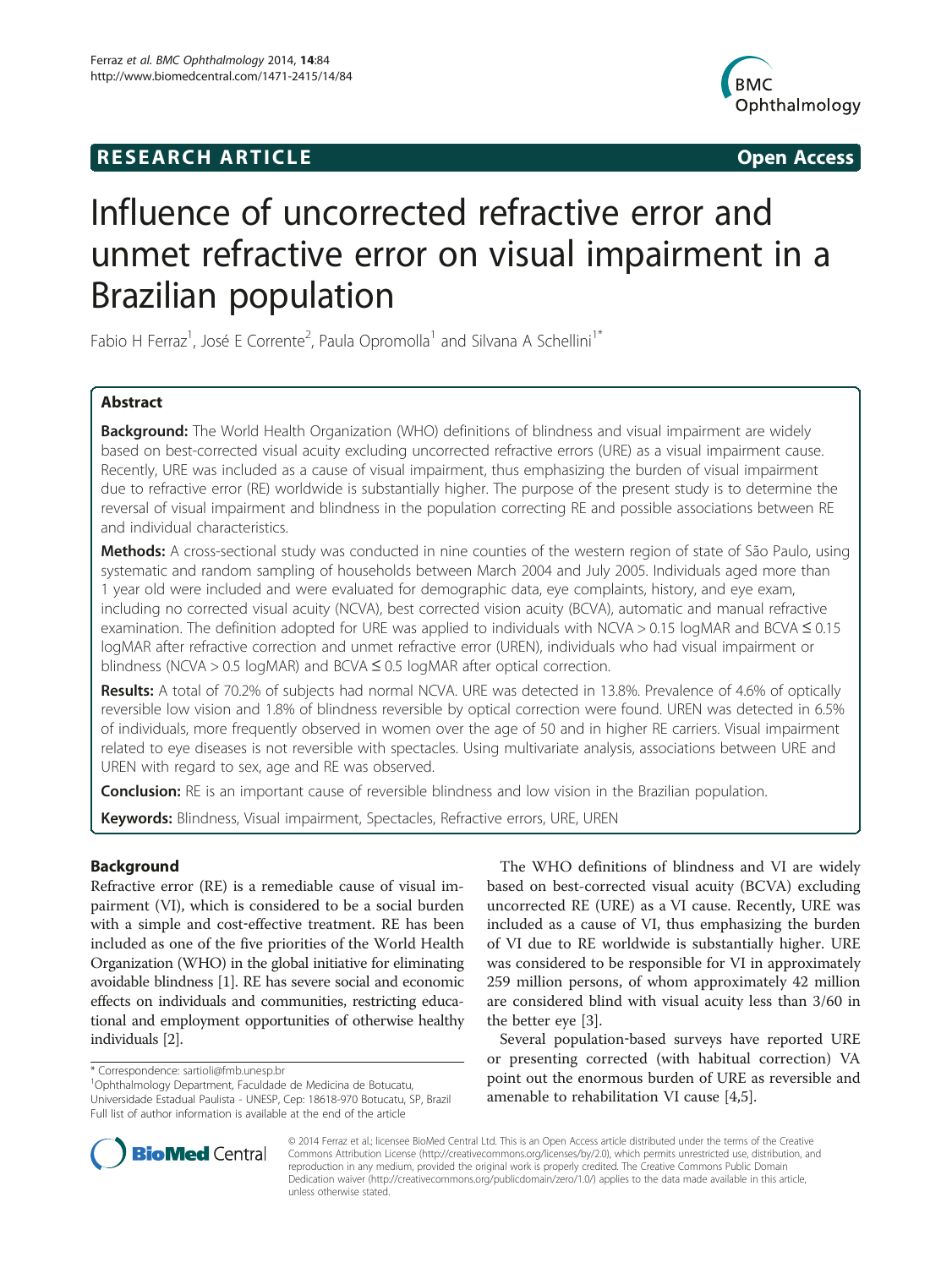The prevalence of RE determined in a population study was 40%, and 25-40% of these subjects utilized optical correction; however, approximately 80% of these corrections were outdated [[6\]](#page-9-0).

Visual acuity (VA) with proper correction increased by at least one line in 54% of people who participated in the Baltimore Eye Study, and 7.5% experienced an increase of three lines or more [\[7\]](#page-9-0).

As part of the National Health and Nutrition Examination Survey (NHANES), an evaluation of the USA population demonstrated that 83.3% of those with VI could achieve good VA (VA  $\geq$  20/40 in the better-seeing eye) with refractive correction [[8](#page-9-0)].

A study of RE in Latinos from Arizona demonstrated that RE are associated with increasing age and female gender and that RE have been associated with decreased quality of life and limitations in vision-dependent activities, as shown by fewer opportunities for education and employment and reduced productivity, resulting in indices of marginalization [[9\]](#page-9-0).

According to other studies, more than 33% of those who need spectacles did not have an appropriate prescription, and more than 25% of these individuals could experience visual improvement with proper correction of their RE. Using appropriate spectacles improved VA by at least one line in 26.7% of the studied population and by as much as four lines or more in 5.9% (95% CI: 5.2% - 6.7%). The prevalence of URE was 7.1%; unmet need (UREN) was more likely to be observed among the elderly, less educated, and those with myopia, although the reasons behind the high rate of URE were not identified [\[10\]](#page-9-0).

The spectacle coverage rate in rural and urban populations 30 years of age in Bangladesh was 25.2% [[2](#page-9-0)]. This rate is lower than other reported values [\[10](#page-9-0)], although it is difficult to compare results because the sample population in other reports was urban and had a wider age range.

Although the definitions vary, there are primarily two definitions used in studies involving RE: "Met need" describes the subjects who had VA less than 6/12 in the better eye without correction but who achieved 6/12 or greater in the better eye with their current distance spectacles, and "unmet need" (UREN) represents the subjects who had VA less than 6/12 in the better eye without correction and could achieve 6/12 or greater in the better eye with correction but did not wear spectacles or did not achieve such correction with their current spectacles [[2,11](#page-9-0)]. UREN includes persons in whom the optical correction is sufficient for removing the individuals from the category of VI.

The overall prevalence of RE in Latino adults living in Arizona was 64% in at least one eye and 51% in both eyes. Of subjects with RE in at least one eye, 35% had URE and 33% of those with RE could benefit from a new pair of spectacles [\[9](#page-9-0)].

A substantial proportion (34%) of the population from Tehran lacked proper spectacles for correcting RE, although a considerable percentage would greatly benefit from spectacles. In addition, UREN was more likely among the elderly, less educated, and those with myopia, although the reasons for the high rate of UREN were not identified [[10\]](#page-9-0).

The primary causes of low vision and blindness in a Brazilian city were URE, cataract, and retinal diseases. The primary cause of presenting low vision was RE (72.3%), and cataract was the most prevalent cause of blindness (50%). Low vision was observed in 5.2% (95% CI: 4.3–6.1) of the population, whereas blindness was observed in 2.2% (95% CI: 1.6–2.8) of the population. Unilateral presenting low vision and unilateral presenting blindness were found in 8.3% (95% CI: 7.2–9.5) and 3.7% (95% CI: 2.9–4.4) of the population, respectively. Best corrected low vision was noted in 1.3% of the population (95% CI: 0.9–1.7), and best corrected blindness was found in 0.4% of people (95% CI: 0.2–0.7) [\[12\]](#page-9-0).

Blindness in another Brazilian region was approximately 0.5% (regional variations range from 0.25% to 0.75%) [[13](#page-9-0)], and causes of VI were RE (42.7%), cataract (23.6%), age-related macular degeneration (5.4%) and glaucoma (4.0%) [[14\]](#page-9-0).

Population studies involving RE in Brazilians are scarce, and the impact of RE on VI has not been established. The purpose of this study was to determine the prevalence of low vision (VI and blindness) attributable to RE and the improvement of VA as a result of appropriate optical correction in a Brazilian population.

## Methods

## Sampling procedure

A population-based cross-sectional ophthalmic survey of households was conducted in the west region of state of Sao Paulo, Brazil. The eligible population consisted of permanent, non-institutionalized residents aged  $\geq 1$ to 90 years between March 2004 and July 2005. The current investigation followed the tenets of the Declaration of Helsinki and was approved by Ethical Committee of Faculdade de Medicina de Botucatu, state of Sao Paulo, Brazil. All of the participants provided written informed consent before participating in the study.

The region has sixty-eight municipalities, of which nine were included in the study. Table [1](#page-2-0) shows the locations of the municipalities and the total populations in 2003.

The sample initially consisted of 3,600 residences, and 3,012 were evaluated, which corresponded to 83.6% of the total sample.

The participants were selected using a random, stratified, household cluster sampling technique. The households to be evaluated were selected according to the local census data (Instituto Brasileiro de Geografia e Estatística,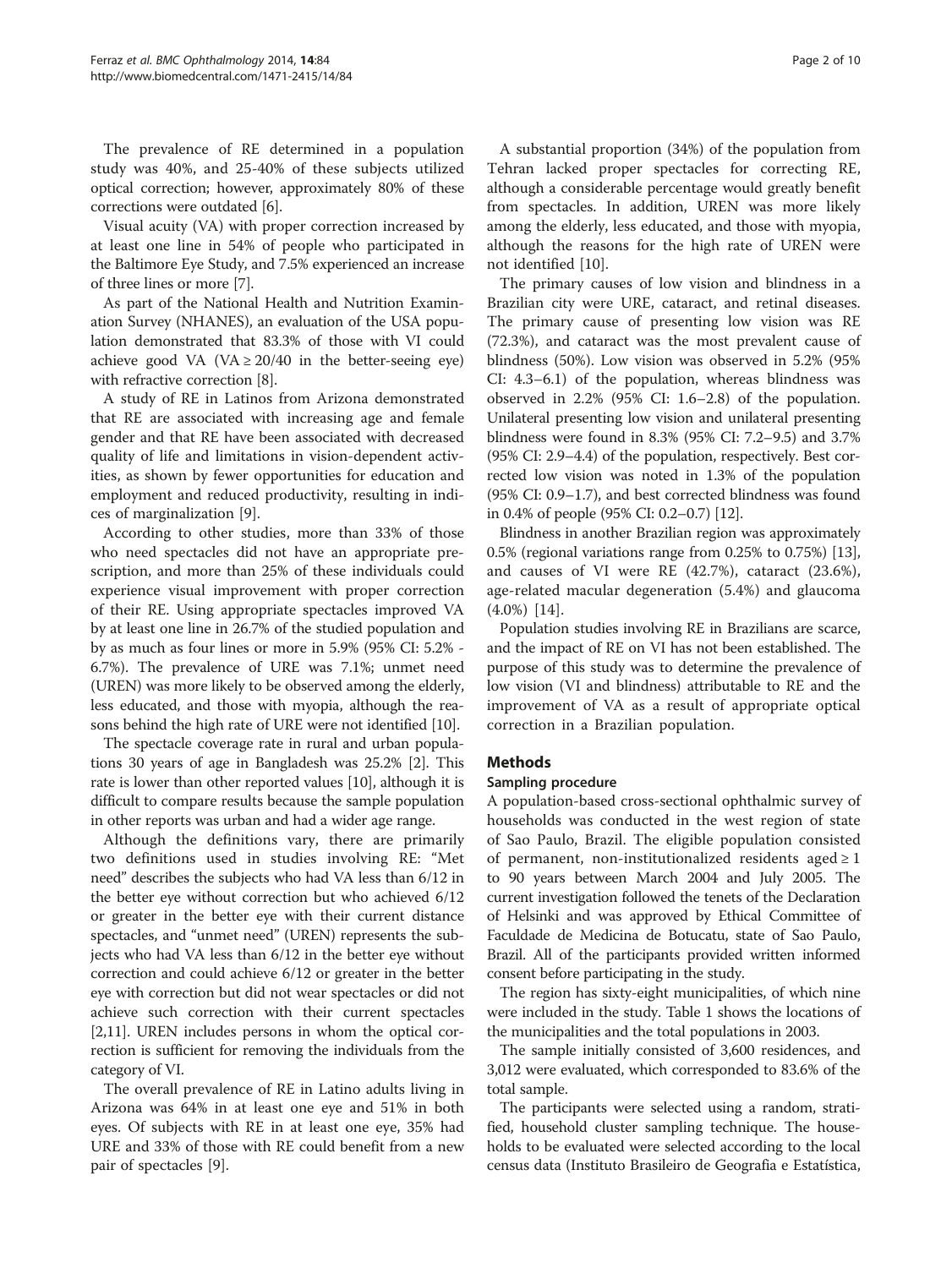| <b>Municipality</b> | Location*      |               | Population** | Sample (N) |  |
|---------------------|----------------|---------------|--------------|------------|--|
|                     | South latitude | West latitude |              |            |  |
| Arandu              | 23°08'11"      | 49°03'16"     | 6065         | 746        |  |
| Areiópolis          | 22°40'09"      | 48°39'47"     | 10296        | 758        |  |
| <b>Bofete</b>       | 23°05'53"      | 48°15'31"     | 7356         | 692        |  |
| Conchas             | 23°00'48"      | 48°00'22"     | 14904        | 1013       |  |
| ltaí                | 23°24'49"      | 49°05'34"     | 21039        | 1020       |  |
| <b>Pereiras</b>     | 23°04'24"      | 47°58'32"     | 6226         | 895        |  |
| Pratânia            | 22°48'34"      | 48°39'57"     | 3950         | 697        |  |
| Manduri             | 23°00'10"      | 49°19'28"     | 8271         | 1020       |  |
| Taguaí              | 23°27'07"      | 49°24'38"     | 7468         | 813        |  |

<span id="page-2-0"></span>Table 1 Spatial location, the estimated population for the year 2000 and sample size of each participating municipality

\*Google Earth, 2012; \*\*IBGE (Demographic census in the year 2000).

2000): the first house was selected randomly; the next house was the sixth house on the even-numbered side of the street and so on. The randomly selected household received a letter of invitation to participate in the study. The individuals who agreed to participate were contacted by telephone to schedule an appointment. All occupants of the household were eligible to participate in the study. If there was no answer when the examiners contacted the household or if people refused to participate in the research, the first house to the right was selected. If the next household refused to participate, the first house to the left of the initial house was selected and so on.

#### Data collection

A single survey team conducted the study and all of the data collection were conducted using a Mobile Ophthalmic Unit. All study personnel underwent training and all procedures were standardized before beginning the study. Specific observations were performed by 1–2 members of the team to minimize interobserver variability. Trained health care workers filled out a detailed questionnaire regarding the demographic data (sex, skin color, and age), wearing and availability of spectacles, family history of eye diseases and presence of eye abnormalities. Each participant received an ophthalmic examination in which VA was measured for the right eye followed by the left eye with a consistently illuminated Snellen chart with tumbling E within a light box placed 5 meters from the participant. The VA was retested with the patient's existing refraction. If the corrected VA was less than 20/20, an objective cycloplegic refraction (using the dilatation protocols listed below) was performed and the BCVA was recorded using the refraction result. If the subject was unable to read the largest letter at 5 m with objective refraction, testing was repeated at 1 m. If the subject was unable to read the largest letter at 1 m, the VA was recorded as count fingers (CF), hand movements (HM), light perception (LP) or no light perception (NLP). Using statistical

analysis, the VA was converted to the logarithm of the minimum angle of resolution (logMAR).

Slit lamp biomicroscopy (Shinn-Nippon, Japan) was performed, followed by one drop of 1% cyclopentolate in each eye once (for people aged 1–39 years) and refractive examination after 30 minutes or 1% tropicamide (in those aged ≥40 years) and fundus examination at the slit lamp utilizing a 90D Volk lens (Mentor, USA). Intraocular pressure was evaluated using a non-contact tonometer (Canon TX-F, Japan) and if the intraocular pressure was higher than 21 mmHg, the measurement was repeated using a Goldman tonometer (Haag-Streit, USA).

Autorefraction (Topcon KR-7000, Japan) was performed for all subjects independent of VA. A subjective refraction examination was performed by ophthalmologists using a phoropter (Topcon VT10, Japan), assisted by autorefraction data, and confirmed using a retinoscope (Welch Allyn, USA) for those persons with a VA below 20/20.

### Definitions of RE

The spherical equivalent (SE) was calculated as the spherical error plus half the cylindrical error. We adopted the definitions of RE from the Baltimore Eye Study [\[7](#page-9-0)] as follows: myopia is defined as SE ≤ −0.5 D, high myopia as ≤ −3.0D, hyperopia as SE ≥ +0.5 D, high hyperopia as  $\ge$  +3.0 D and astigmatism as DC  $\le$  -0.5 D. Anisometropia is defined as a difference in SE between the right and left eyes of  $\geq 1.0$  D.

The WHO categories of vision loss were used to define blindness and severe visual impairment [[1\]](#page-9-0) and separated VA into the following four strata:  $VA \ge 0.15$ logMAR (0.7 Snellen) was considered to be normal VA; 0.15 logMAR (0.7 Snellen) < VA ≤ 0.5 logMAR (0.3 Snellen) was considered to be moderate vision impairment; 0.5  $logMAR$  (0.3 Snellen) < VA  $\leq$  1.3  $logMAR$  (0.05 Snellen) was considered to be severe visual impairment; and VA > 1.3 logMAR (0.05 Snellen) was considered to be blindness.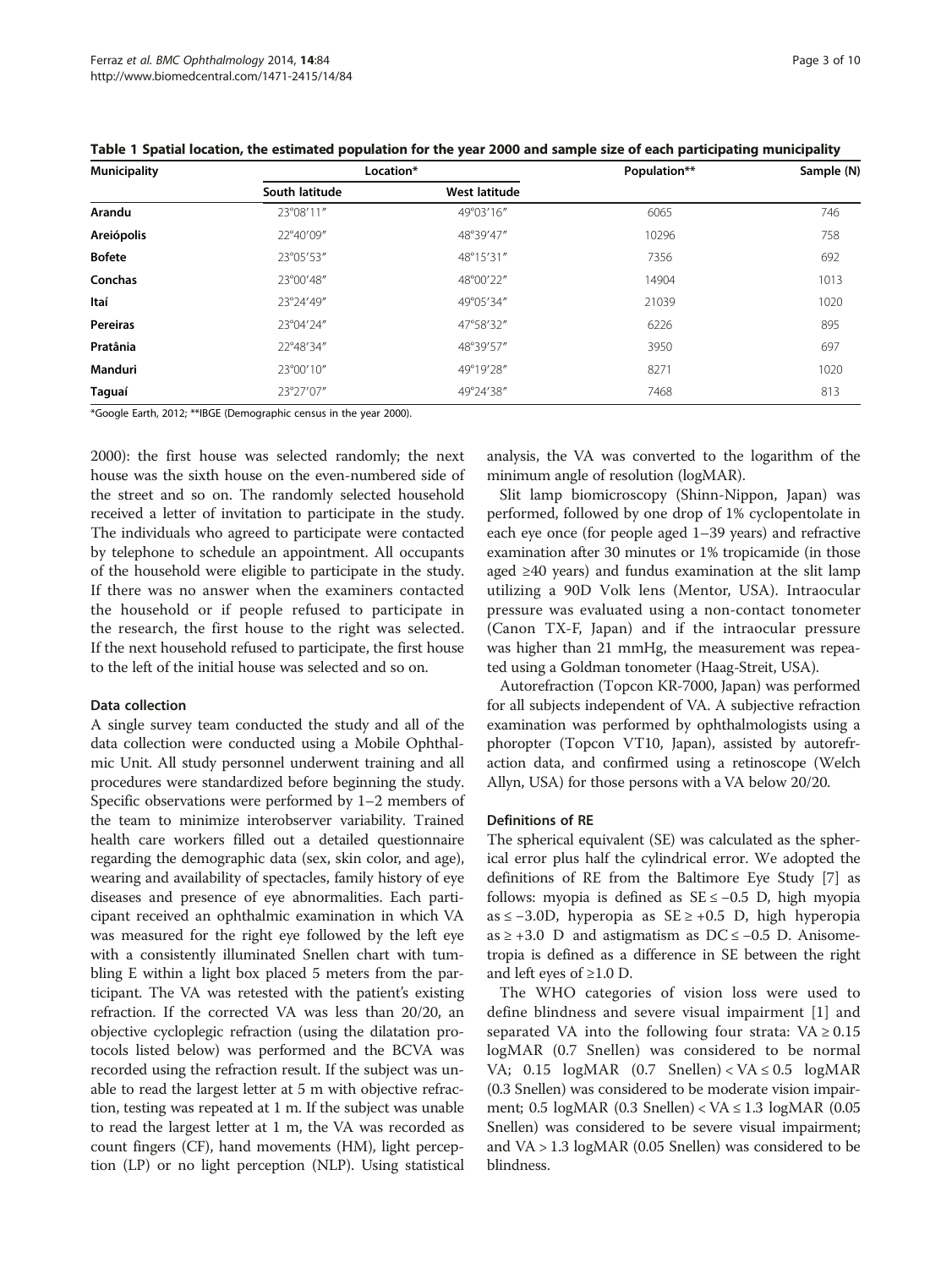The definitions for characterizing the improvement of VA by refraction examination were as follows:

1) URE (uncorrected RE) was defined as subjects who presented VA > 0.15 logMAR (0.7 Snellen) in the better eye but achieved ≤0.15 logMAR BCVA after refractive correction in the better eye;

2) UREN (unmet need RE) was defined as subjects who had an uncorrected VA worse than 0.5 logMAR or 0.3 Snellen in the better eye and could achieve  $BCVA \leq 0.5$  logMAR after refractive correction of the better eye but did not wear spectacles or did not achieve such correction with their present spectacles [[2](#page-9-0)].

The treatments considered for RE were expectant, such as optical correction with improvement of VA, VI despite adequate optical correction, and blindness even with spectacles.

## Statistical analysis

There was a high correlation between the right and left eye RE data (Spearman  $r = 0.88$ ). The analysis of the right eye RE and their demographic associations produced similar results to those in whom left eye RE was associated with demographic variables; hence, the results relating to the better eye are reported. The statistical software package used was SPSS version 15.0 (SPSS for Windows Inc., Chicago, IL, USA).

A descriptive analysis was performed using the mean, median and respective measures of dispersion (standard deviation and interquartile range). The proportion and prevalence data are presented in graphs, adopting 95% Confidence Intervals (CIs) and p values (significant at the  $p < 0.05$  level).

Univariate analysis was performed to determine the presence of an association between the variables, and multiple logistic regression analysis was used to fit the best model for independent variables (all of the key variables analyzed in univariate analysis were included in multivariate models) to determine the predictive factors for VI, correctable VI and UREN. Odds ratios (ORs) (presented with 95% CIs) were used in the univariate analysis of VI, correctable VI and UREN with key variables.

## Results

A total of 3,012 households were included in the study. A total of 8,010 subjects were selected, and 7,654 underwent ophthalmic examinations. The primary reasons for non-participation were work commitments, not meeting the inclusion criteria, and refusal to participate. Those who did not meet the inclusion criteria were women (62%), 3% below 40 years of age, 9% between 40 and 59 and 86% above. The municipalities were homogeneous for frequency of participation, ranging from 9.0% to 13.3%. The VA was measured in 7,362 individuals, and 70.2% presented with normal vision (UCVA  $\leq$  0.15logMAR), 15.4%

presented with moderate VI (0.15 $logMAR < UCVA \leq$ 0.5logMAR), 10.2% presented with severe VI (0.5log- $MAR > UCVA \ge 1.3logMAR$ , and 4.2% presented with blindness (UCVA > 1.3logMAR).

After best optical correction (BCVA), the frequency of individuals with normal VA increased to 84.1%, with a decrease in the frequencies of the other categories. This difference of 13.8% represents the prevalence of individuals with URE. With the correction of RE, 60.7% of individuals with moderate VI reached normal VA, and 15.7% of persons with severe VI reached the category of moderate loss. Approximately 18.9% of individuals who were considered to be blind with URE reached the level of low vision after optical correction (Figure [1\)](#page-4-0).

Amblyopia (BCVA > 0.15 logMAR) was present in at least one eye from 3% of children in the first decade of life. Considering the severe amblyopia (BCVA > 0.5 logMAR) 1,15% of eyes in the same age had this condition.

Correction of RE provided greater benefit to individuals over 50 years and under 70 years of age (Figure [2\)](#page-4-0).

With respect to  $BCVA > 0.15$  logMAR, 4.7% of the individuals were in the 1st age group, and there was a progressive increase in the following groups, reaching more than 63% after 70 years. BCVA > 1.3 logMAR represented a smaller percentage of persons compared to the other segments; 38.1% of individuals over 70 years of age maintained low vision or blindness (Figure [3](#page-5-0)).

The prevalence of individuals with low vision and blindness who benefited from spectacles and who were removed from the category of extreme VI were also studied by measuring the difference between the frequencies of UCVA and BCVA to low vision  $(0.5 < AV \le 1.3 \text{ log} \text{MAR})$ and blindness (>1.3 logMAR). According to these criteria, prevalence of 4.6% of optically reversible low vision and 1.8% of blindness reversible by optical correction were found. Regarding age groups, these proportions were higher for subjects with low vision, especially after the age of 50, with nearly 12.5% having low vision that was reversible. For blindness, this difference was less significant, although there was a 4.9% decrease in the category with optical correction, as observed in individuals older than 70 years (Figure [4\)](#page-5-0).

The prevalence of UREN, represented by persons being removed from the category of VI with optical correction, was 6.5% (95% CI: 6.0-7.1) (Figure [5\)](#page-6-0). There is a clear frequency for individuals in their 7th decade with 13.4% (95% CI: 10.9-15.9) and 8th decade with 13.0% (95% CI: 10.1-16.0), which reveals a greater benefit from refractive correction for these segments. Between 20 years and 29 years, this difference was 6.7% (95% CI: 5.2-8.3) (Figure [5](#page-6-0)).

UREN was evaluated according to the type of RE. The frequency of UREN for myopia, hyperopia and astigmatism of lower grades and for anisometropia remained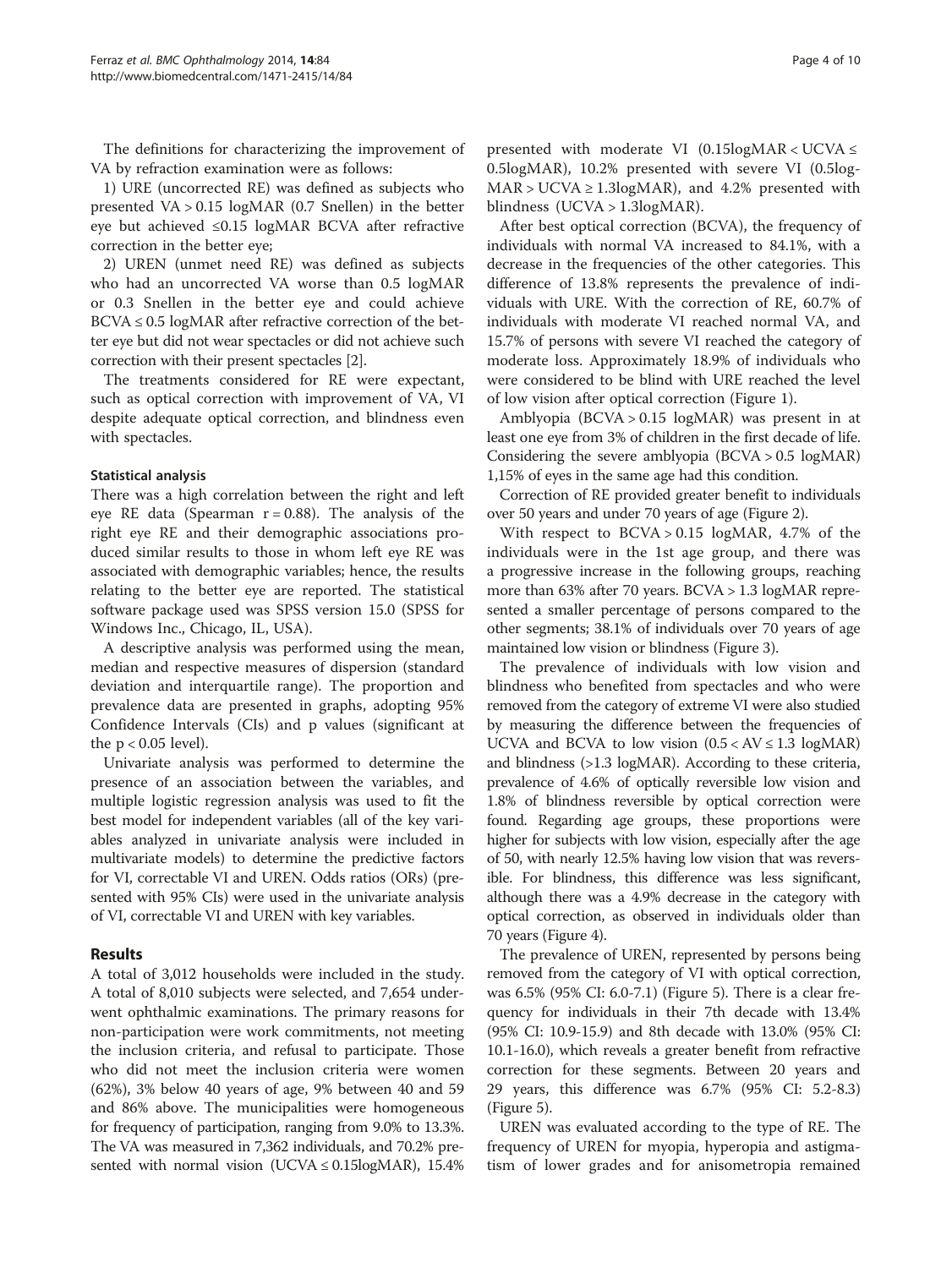<span id="page-4-0"></span>

between 7.8% and 13.2%. In patients with high myopia, 35.8% (95% CI: 30.5 - 41.0) were removed from the category of VI with optical correction, and for individuals with high hyperopia, the frequency of UREN was 34.5% (95% CI: 29.0 - 39.1).

## Univariate and multivariate analyses

The variables were included in logistic regression models using univariate analyses to establish the likelihood of association with the improvement of VA with RE correction. Considering URE and UREN as dependent variables, with the exception of self-reported skin color, all other related determinants were considered likely predictors (p < 0.001).The logistic regression models for URE and UREN, according to the association variables, are presented in Table [2](#page-6-0).

Following the criteria of URE or UREN, we found a significant association of prevalence with sex ( $p < 0.001$ ),

revealing a decrease of approximately 33% for men over women (URE:OR 0.7; 95% CI: 0.6-0.8; and UREN:OR 0.7, 95% CI: 0.5-0.8).

An association with age was also found. In individuals <50 years of age, the chance of URE was significantly lower than in those  $>60$  years ( $p < 0.001$ ), reaching nearly 1/10 individuals in the 1st age group (OR 0.1; 95% CI: 0.1-0.2) and 1/4 in the 2nd decade of life (OR 0.2; 95% CI: 0.2-0.3) compared to individuals >70 years of age. In individuals between the ages of 60 and 69 years, there was a higher frequency of persons with URE, and the frequency of BCVA for normal VA was approximately 80% more than for the last age group (OR 1.8; 95% CI: 1.3 - 2,3). Regarding UREN, significance was found only in the 1st and 2nd decades, when the chance of having UREN was much lower compared to individuals >70 years of age (OR 0.0; 95% CI: 0.005-0.8; and OR 0.1; 95% CI: 0.1-0.2, respectively).

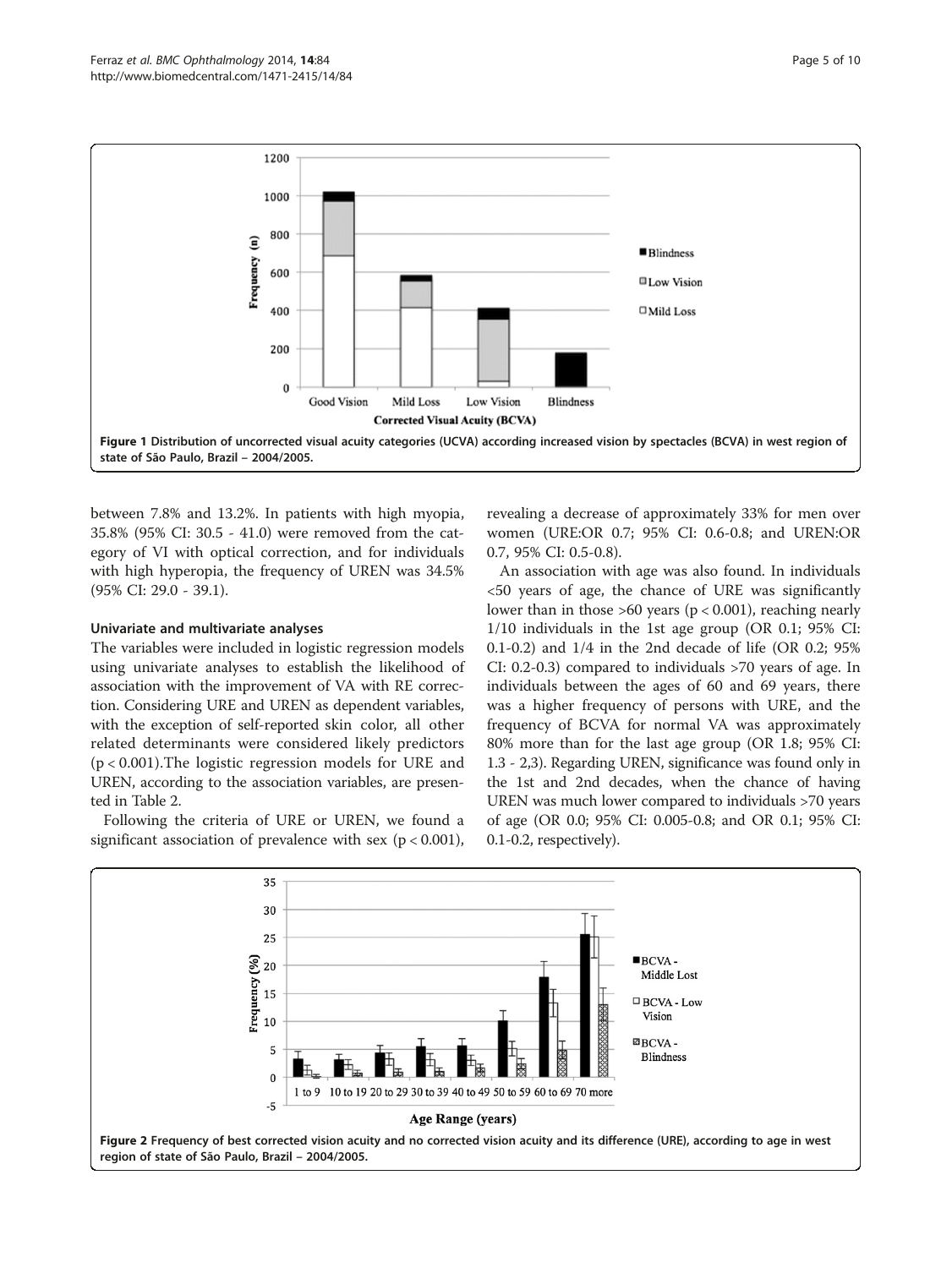<span id="page-5-0"></span>

For patients with RE, a significant association with SE (p < 0.001) was observed. When myopia was absent, there was an approximate 1/5 chance of URE and a 1/10 chance of UREN compared to the myopic carriers (OR 0.2; 95% CI: 0.2-0.2; OR, 0.1; 95% CI: 0.1-0.14, respectively). In the absence of hyperopia, the chance of URE and UREN was approximately 1/3 and 1/4 lower, respectively, compared to those for hyperopia carriers (OR 0.3; 95% CI: 0.3-0.4; OR 0.2; 95% CI: 0.2-0.3).

However, astigmatism demonstrated a significant association only with URE. When astigmatism was absent, the chance of URE was almost 1/2 compared to astigmatism (OR 0.6; 95% CI: 0.51-0.71). This significance was not observed for UREN, indicating that astigmatism alone was not sufficient to determine the optically correctable VI.

Optical correction exhibited a significant role in the reversal of VI for anisometropic carriers, with a lower chance of UREN for non-anisometropics, approximately two times lower than for those with anisometropia

(OR 0.6; 95% CI: 0.4-0.7). There was no significant difference in the association between anisometropia and URE and there was no association between URE and UREN with regard to the systemic diseases and astigmatism cylindrical axes.

## **Discussion**

Initiatives to characterize the distribution profile of VI and identify reversible causes are fundamental for establishing preventive and therapeutic strategies to control the major causes of blindness.

An analysis of demographic data of the cities in the study stratified by age and gender shows that there was a predominance of women in almost all age groups and a flattening of men in the 3rd and 4rth age groups, most likely because the male is more likely to work in these age groups, reflecting a bias in sampling.

Approximately 70% of the participants had normal VA, requiring no refraction adjustment. Improving the

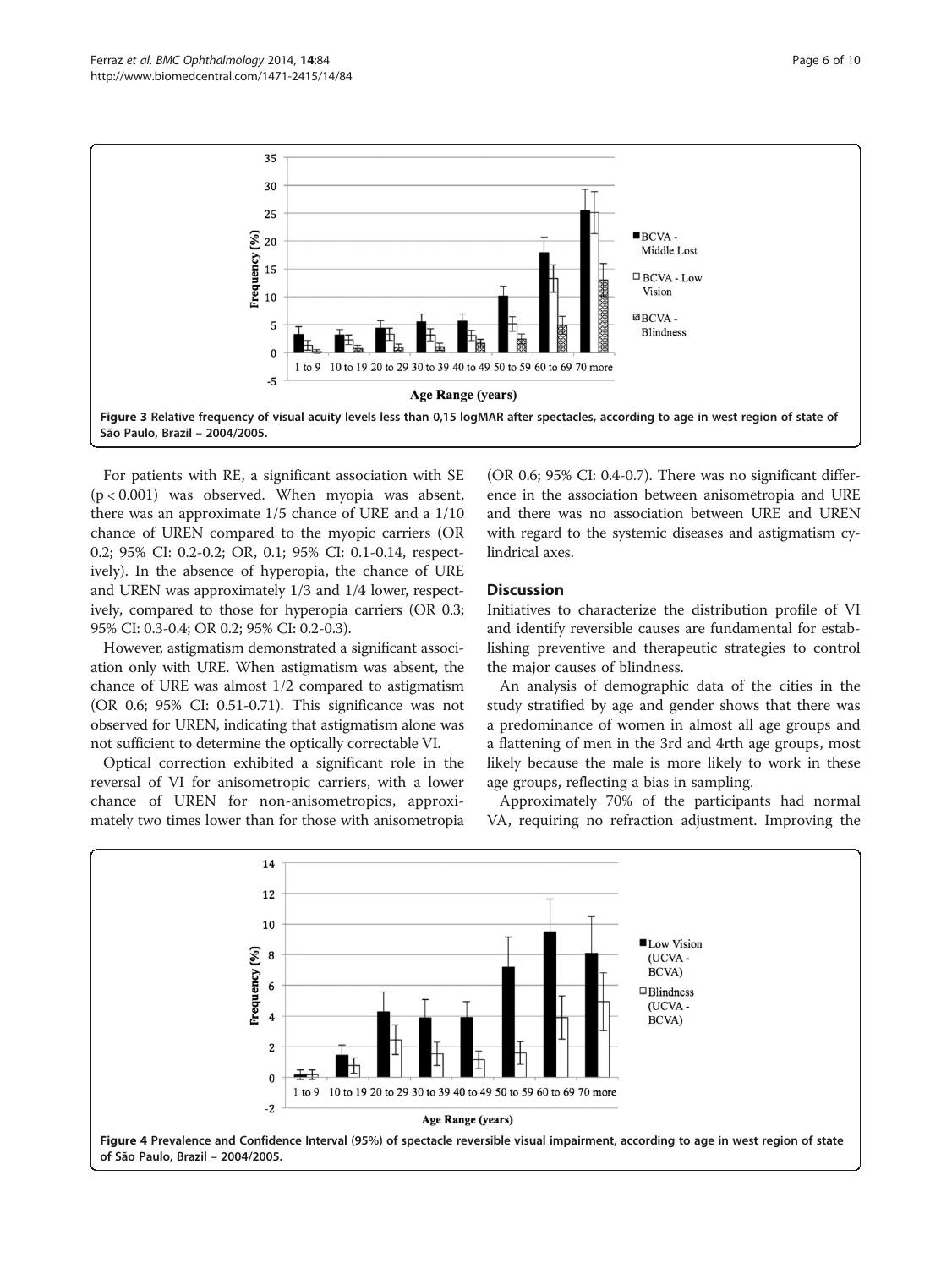<span id="page-6-0"></span>

| Table 2 Results of multivariate analysis through logistic regression models for enhancement criteria of URE and UREN |  |  |
|----------------------------------------------------------------------------------------------------------------------|--|--|
|----------------------------------------------------------------------------------------------------------------------|--|--|

|                        | <b>URE OR (IC 95%)</b> | P value | <b>UREN OR (IC 95%)</b> | P value |
|------------------------|------------------------|---------|-------------------------|---------|
| Gender                 |                        |         |                         |         |
| Man                    | $0.71$ (0.61 - 0.83)   | < 0.001 | $0.67$ (0.54 - 0.83)    | < 0.001 |
| Woman                  | $\mathbf{1}$           |         | -1                      |         |
| Age                    |                        |         |                         |         |
| 1 to 9                 | $0.14$ (0.08 - 0.24)   | < 0.001 | $0.02$ (0.005 - 0.8)    | < 0.001 |
| 10 to 19               | $0.23$ (0.16 - 0.34)   | < 0.001 | $0.15(0.09 - 0.24)$     | < 0.001 |
| 20 to 29               | $0.44$ $(0.31 - 0.61)$ | 0.03    | $0.4$ (0.27 - 0.61)     | 0.16    |
| 30 to 39               | $0.42$ (0.30 - 0.58)   | 0.009   | $0.34$ (0.22 - 0.51)    | 0.83    |
| 40 to 49               | $0.61$ (0.46 - 0.82)   | 0.21    | $0.40$ $(0.27 - 0.59)$  | 0.15    |
| 50 to 59               | $1.21(0.92 - 1.59)$    | < 0.001 | $0.71$ $(0.50 - 1.00)$  | < 0.001 |
| 60 to 69               | $1.77(1.34 - 2.34)$    | < 0.001 | $1.06$ (0.75 - 1.48)    | < 0.001 |
| 70 or +                | $\mathbf{1}$           |         | $\mathbf{1}$            |         |
| Background             |                        |         |                         |         |
| No background          | $1.02$ (0.87 - 1.20)   | 0.77    | $0.88$ (0.71 - 1.10)    | 0.27    |
| Background             | $\mathbf{1}$           |         | $\mathbf{1}$            |         |
| Astigmatism axis       |                        |         |                         |         |
| Vertical               | $\mathbf{1}$           |         | $\mathbf{1}$            |         |
| Horizontal             | $1.01$ (0.84 - 1.22)   | 0.34    | $0.95(0.74 - 1.21)$     | 0.48    |
| Myopia                 |                        |         |                         |         |
| Yes                    | $\mathbf{1}$           |         | 1                       |         |
| No                     | $0.19(0.15 - 0.24)$    | < 0.001 | $0.1$ (0.07 - 0.14)     | < 0.001 |
| Hyperopia              |                        |         |                         |         |
| Yes                    | 1                      |         | $\mathbf{1}$            |         |
| No                     | $0.34$ (0.28 - 0.42)   | < 0.001 | $0.24$ (0.17 - 0.34)    | < 0.001 |
| Astigmatism            |                        |         |                         |         |
| Yes                    | $\mathbf{1}$           |         | $\mathbf{1}$            |         |
| $\mathop{\mathsf{No}}$ | $0.6$ (0.51 - 0.71)    | < 0.001 | $0.83$ (0.66 - 1.06)    | 0.13    |
| Anisometropia          |                        |         |                         |         |
| Yes                    | $\overline{1}$         |         | $\mathbf{1}$            |         |
| $\mathop{\mathsf{No}}$ | $1.04$ (0.85 - 1.26)   | 0.67    | $0.56$ (0.44 - 0.70)    | < 0.001 |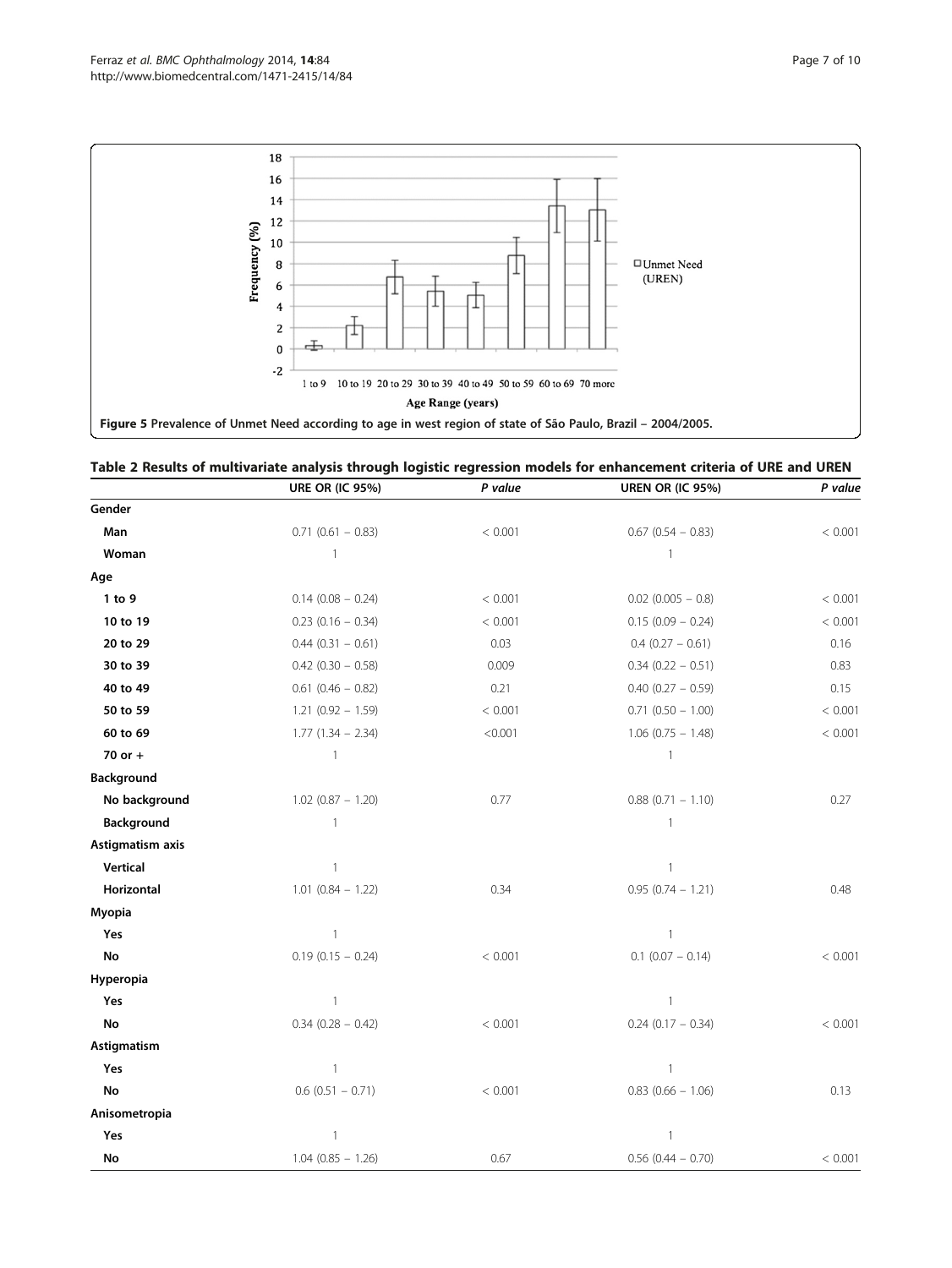VA to normal in 13.8% of the participants after BCVA corresponds to the prevalence of URE cases in this population that is a randomized sample of a Brazilian region.

Since there are many concepts in this topic, Table 3 presents the primary features regarding the definitions of VI, the different criteria used for classification of URE and UREN and their frequencies, thus establishing a parallel comparison with our and other studies worldwide [[9,11,12,15-20](#page-9-0)]. Definitions represent a problem to compare studies. The prevalence of URE in Australia was 10.2% [\[11](#page-9-0)]. However, authors adopted 6/9 (0.18 log-MAR) as the limit of normal VA, in contrast to the 0.15 logMAR adopted in our study. Another difference was the age groups. The Australian study included only individuals aged over 49 years and we considered all age groups to determine URE and considered vision improvement of two lines of the Snellen vision chart in the URE group, independent of the final level of VA [\[11](#page-9-0)]. In the current study, only the change of grade adopted was used as a criterion, which may influence the comparative analysis.

Considering another region of the state of Sao Paulo, Brazil and specific age groups, we assessed the presenting vision of older adults and noted that the prevalence of blindness was 1.5%, which decreased to 1.1% with BCVA. In school children, the prevalence of uncorrected VI was 4.8%, which decreased to 12.4% with refractive correction [[22\]](#page-9-0).

A review of published data on URE as a cause of blindness and visual impairment in adults aged ≥40 years in sub-Saharan Africa (SSA) showed that the proportion of moderate VI (PVA  $\leq 6/60$  and  $>6/18$ ) due to URE ranged from 12.3% to 57.1%. Although URE is a leading cause of VI, URE does not represent a major cause of blindness in SSA [[23\]](#page-9-0).

A Chinese study that used criteria similar to ours showed a prevalence of 24.8% for undercorrected vision; the met need was 10.4%, the URE was 13.2%, and the prevalence of mild visual impairment was 12.9% with presenting vision and 5.3% after BCVA [[24](#page-9-0)].

The frequency of URE in another study involving individuals of all ages was 22.6%, considering the criteria for improvement of vision to be two or more lines with the BCVA for individuals with VA of 20/25 to 20/200 [[9\]](#page-9-0).

Our study showed that URE was present in all age groups, with a considerable increase in prevalence over 50 years (24% for patients over the age of 50 years), which reflects a greater benefit from optical correction after this age. Nevertheless, the frequency of individuals who have maintained some degree of VI, even with BCVA, was also proportionally larger in the elderly. We believe that with increasing age, the need for optical devices becomes greater; in addition, the presence of eye diseases that result in poor vision also increases.

| Table 3 Comparative analysis for results and criteria of URE, UREN and visual impairment between our and others |  |  |
|-----------------------------------------------------------------------------------------------------------------|--|--|
| populational surveys                                                                                            |  |  |

| SURVEY (%)                                                 | <b>URE</b> | Criteria                                   | <b>UREN</b> | <b>Criteria</b>                              | Low vision | Criteria                | <b>Blind</b>             | <b>Criteria</b> |
|------------------------------------------------------------|------------|--------------------------------------------|-------------|----------------------------------------------|------------|-------------------------|--------------------------|-----------------|
| *Ferraz et al., 2014 São<br>Paulo State, Brazil            | 13.8       | Dif BCVA $\geq$ 0.15 -<br>$NCVA \geq 0.15$ | 6.5         | Dif BCVA $> 0.5 -$<br>NCVA > 0.5             | 9.8        | $1.3 \le VA < 0.5$      | 4.1                      | VA < 1.3        |
| Ramke et al., 2012 [19]<br>Timor-Leste, Afrique            | 3.7        | $NCVA < 6/18 \ge 6/18$<br>with pinhole     | 9.6         | VA < 20/40<br>Enhancement 2 lines            |            |                         |                          |                 |
| Brian et al., 2011 [18]<br>Figi, Japan                     | 10.3       | Presenting corrected<br>vision $\geq 6/18$ | 4.8         |                                              |            |                         |                          |                 |
| Uribe et al., 2011 [9]<br>Tucson/Nogales, USA              | 22.57      | Enhancement 2 lines                        |             |                                              |            |                         |                          |                 |
| Barnes et al., 2011 [21]<br>Ta'u Island, Samoa, USA        |            |                                            |             |                                              | 10.5       | $6/60 \le VA < 6/18$    | 4.8                      | VA < 6/60       |
| Schellini et al., 2009 [12]<br>Botucatu Eye Study, Brazil  |            |                                            | 5.5         | Dif BCVA $\geq$ 20/60 -<br>$NCVA \geq 20/60$ | 5.2        | $20/400 \le VA < 20/60$ | 2.2                      | VA <20/400      |
| Varma et al., 2008 [16]<br>La Puente, California           | 15.1       | Enhancement 2 lines                        | 8.9         | Dif BCVA $\geq 20/40$ -<br>$NCVA \geq 20/40$ |            |                         |                          |                 |
| Ntim-Amponsah, 2007 [15]<br>Gana, Afrique                  | 11.9       | Enhancement 2 lines                        |             |                                              |            |                         |                          |                 |
| Ramke et al., 2007 [17]<br>Timor-Leste, Afrique            |            |                                            | 11.7        | Dif BCVA $\geq 6/18$ -<br>$NCVA \geq 6/18$   |            | $6/60 \le VA < 6/18$    | $\overline{\phantom{a}}$ | VA < 6/60       |
| Dandona et al., 2002 [20]<br>Andhra Pradesh, Índia         |            |                                            | 4.49        | Dif BCVA $\geq 6/12$ -<br>$NCVA \geq 6/12$   |            | VA < 6/12               |                          |                 |
| Thiagalingam et al., 2002 [11]<br>Blue Montains, Australia | 10.2       | VA $<$ 6/9 Enhancement<br>2 lines          |             |                                              |            |                         |                          |                 |

Note: \*Ferraz et al.,2014 correspond to the present study. VA: 6/120 Sn = 20/400 Sn = 1.3 logMAR; 6/60 Sn = 20/200 Sn = 1.0 logMAR; 6/18 Sn = 20/60 Sn = 0.5 logMAR; 20/40 Sn = 0.3 logMAR; 6/9 Sn = 20/30 Sn = 0.18 logMAR.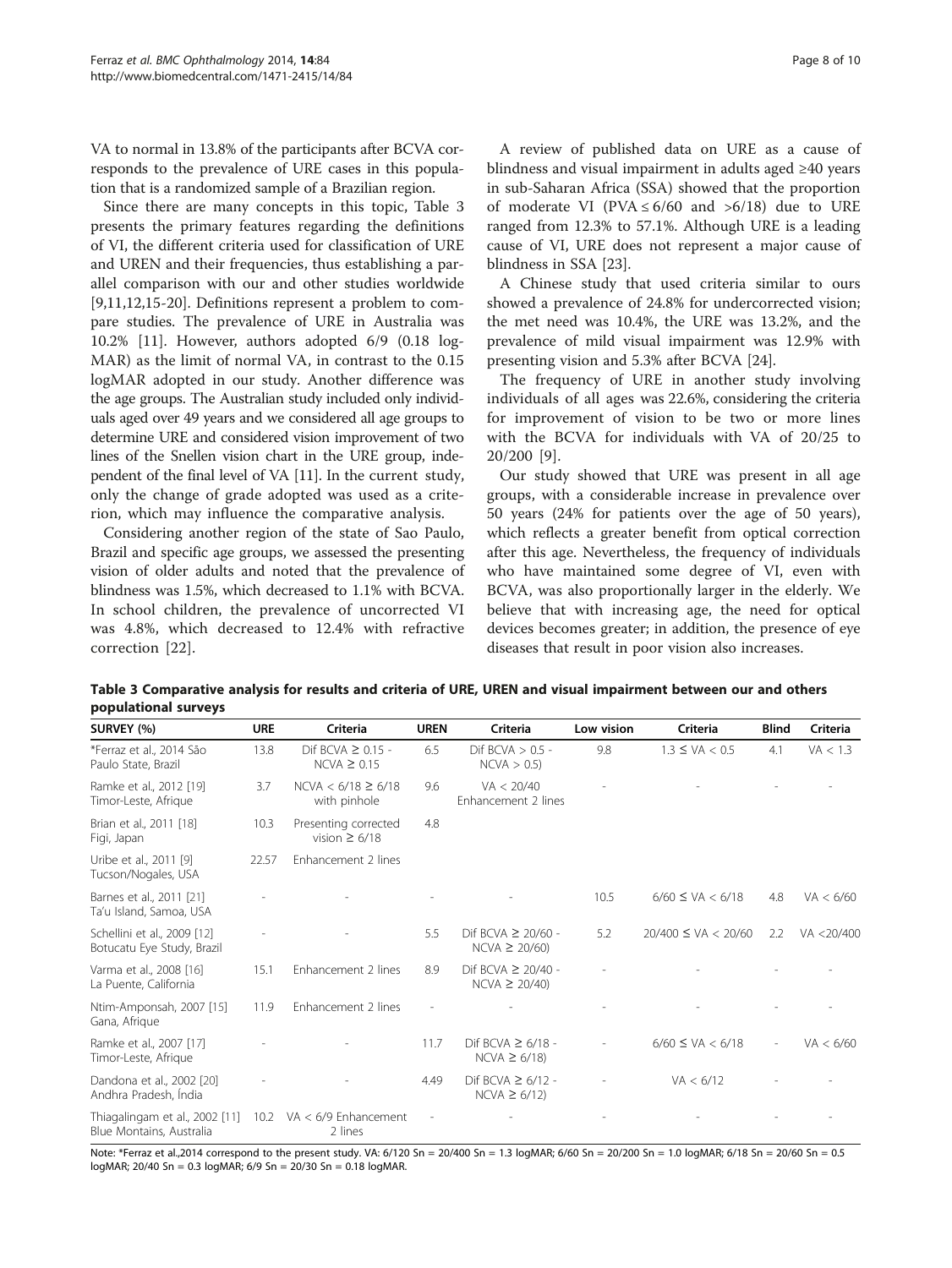The data for subjects with UREN showed that approximately 13% of individuals >60 years of age presented UCVA > 0.5 logMAR, i.e., individuals with VI no longer had this condition after corrective lenses. However, when severe VI or blindness is present, the likelihood of recovering VA with spectacles is lower because of the existence of important chronic degenerative diseases, such as diabetic retinopathy, glaucoma, cataracts, macular age-related degeneration, vitreo-retinal changes, corneal irregularities, high RE and amblyopia, which may present with severe VI and may not show significant improvement in VA with optical correction.

There is a direct association between the prevalence of blindness and VI with age, especially at advanced ages, confirming the presence of other problems contrary to visual improvement through refraction in the elderly. It is particularly startling that in "developed countries", between 7% and 34% of older people have VI that could be reversed by appropriate spectacles. There is a strong relationship between impaired vision in older people and reduced quality of life and increased risk of accidents, particularly falls [\[25](#page-9-0)].

Brazil is a country of great miscegenation, which complicates the analysis of the influence of race. In the present study, we considered self-reported skin color, confirming that the majority of the population living in the state of Sao Paulo is white. The causes of blindness in the USA differ according to race; 50% of whites who are blind have macular degeneration related to age; in blacks, more than 33% of the causes of blindness result from cataracts; and among Hispanics, glaucoma causes blindness in 28% of the population; however, the primary condition related to VI in the three groups is cataracts [[26](#page-9-0)].

A population‐based, cross‐sectional survey with cluster random sampling was used to select 50 clusters of 30 people over the age of 40 years in India; the survey demonstrated that "met refractive error need" in the sample was 2.2% and that UREN was 11.7% [[17](#page-9-0)].

The prevalence of UREN found in this study was 6.5%, representing the proportion of individuals who were removed from the condition of VI with optical correction. In Bangladesh, analyzing more than 11,000 people, the prevalence of UREN was 7.2%, when limiting the VI to 6/12 (0.3 logMAR); using a new limit of 6/18 (0.5 logMAR), the same authors found a prevalence of 4.1% for UREN [\[2\]](#page-9-0). This analysis is similar to that used in our study and therefore allows a better comparison, thus revealing the major VI attributed to the lack of optical correction in Brazil.

However, in the USA, two criteria for UREN are considered: the BCVA necessary to obtain a driver's license is 20/40 (0.3 logMAR) or the improvement of two lines of sight, regardless of prior VA, and the prevalence of UREN ranged from 8.9% to 9.6%. In both cases, the prevalence was higher than that reported in the present study. The discrepancy may be associated with the different parameters accepted for the definition of UREN. Compared to the findings in India [\[2](#page-9-0)], the prevalence of cases of UREN was higher in the USA [\[16](#page-9-0)].

Applying the criterion of VI recommended by the WHO, the prevalence of UREN in Timor Leste reached 11.7% [\[17](#page-9-0)]; and at Mount Figi, with a setting similar to the present study, the URE was 10.3%, whereas the UREN was 4.8% [\[18](#page-9-0)]. The prevalence of UREN in Timor-Leste was almost twice that found in the present study. This difference can be attributed to socioeconomic conditions because there is much poverty in Timor-Leste. Another aspect that contributes to this difference is that the sample in Timor-Leste consisted of individuals aged > 40 years [[17](#page-9-0)], which shows a higher UREN; this was also observed in the current study, in which the prevalence of UREN in persons >60 years was approximately 13%.

Many factors and different definitions used in other population studies limit the usefulness of comparing the prevalence findings for UREN. Thus, a careful analysis of the sampling characteristics, regional differences, and socio-economic characteristics of the country and the study population demographics should be done. Furthermore, the criteria used to define VI are not uniform; thus, comparative analyses of the results may not be informative.

Regarding the type of ametropia, UREN cases were more prevalent among high RE ( $SE \le -3.00D$  and  $SE \ge$ 3.00D). It is natural to expect that for higher refraction values, visual limitation is more pronounced, and cases without properly adjusted spectacles are expected to be more frequent. Among subjects with low RE, the lower limitation is the lack of spectacles, which is better tolerated.

It is important to remember that URE and UREN indirectly reflect the quality of health care and access to it. Many of the individuals who were examined in our study had not prior access to screening for RE, and a screening may have improved their VA condition. This fact must be acknowledged to guide the development of eye health programs.

## Conclusion

The analysis of prevalence and logistic regression models shows that 13.8% of the study participants exhibited improved VA with spectacles and that the vision of 6.5% with blindness and low vision was improved by optical correction. This important benefit was related to age, and was observed more frequently in persons over 50 years and with high RE. The data of our study point up the importance of refractive correction on VI.